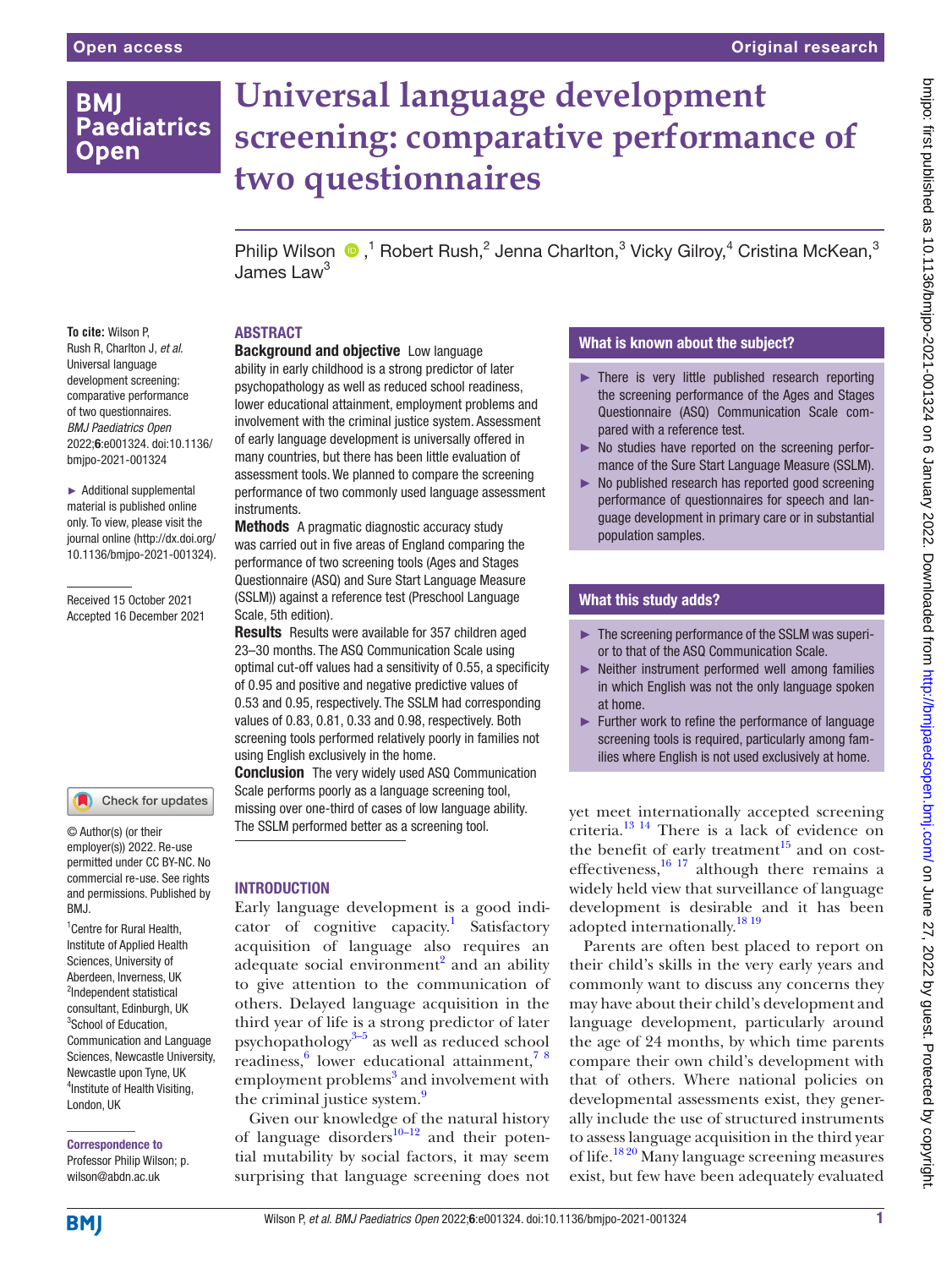or compared with others; these are essential first steps in building the case for or against universal screening.<sup>[14 21 22](#page-6-11)</sup>

Here we compare the screening performance of two commonly-used language screening tools: the Ages and Stages Questionnaire  $(ASQ)^{23-25}$  and the Sure Start Language Measure $^{26}$  $^{26}$  $^{26}$  (SSLM). The ASQ is translated into many languages and is probably the most widely used developmental screening tool internationally, although there is only one published study of the concurrent validity of its communication domain against a reference language assessment in a low-risk population-based sample, $^{27}$  $^{27}$  $^{27}$  and the sample of children in the relevant age range is small. The SSLM has been developed for the English Sure Start programme<sup>[26](#page-7-1)</sup> and has been used in its large-scale evaluation. It has nevertheless only undergone one small-scale assessment against the Reynell Developmental Language Scales and has shown good predictive validity.<sup>[5](#page-6-12)</sup>

In the present paper, we examine the concurrent validity of the ASQ and SSLM used with children aged between 23 and 30 months against a reference test, the Preschool Language Scale V.5 (PLS-5), $^{28}$  $^{28}$  $^{28}$  in a substantial socially diverse sample in five areas of England.

#### METHODS

The study was conducted as a planned component of a larger programme of work funded by Public Health England, which was designed to optimise a universal programme for language assessment and early intervention in England—'Identifying and Supporting Children's Early Language Needs'.<sup>[29](#page-7-4)</sup> The measure, the SSLM, which is used in the present paper, is an integral part of the Early Language Identification Measure (ELIM), created for the study in question. The screening data were collected during a scheduled review, offered by community child nursing (health visitor) teams as a mandated part of England's Healthy Child Programme to all children at  $2.0-2.5$  years of age.<sup>[23](#page-7-0)</sup>

#### **Participants**

Participants were children aged 23–30 months and their parents/carers living in five areas identified by Public Health England: Derbyshire, Middlesbrough, the London Borough of Newham, Wakefield, and Wiltshire. The five sites were selected as they were considered to have good information technology systems, and they reflected a broad spread of socioeconomic status with a good representation of more disadvantaged areas.

#### **Procedures**

Parents in the five sites who were due to attend for their child's health visitor review of 2.0–2.5 years were sent, via post, a study information leaflet and consent form alongside the Ages and Stages Questionnaire, Third Edition (ASQ-3), which forms part of the universal developmental assessment offer to parents of all children aged  $2.0-2.5$  years in England.<sup>[23](#page-7-0)</sup> Parents were

asked to return their signed consent form to the health visitor during their review.

Across sites, the review took place in either the home or a clinical setting. The health visitor recorded the ASQ-3 Communication Scale score, administered the SSLM, and collected demographic data and information about language use in the home as part of the ELIM. All parents who had the ELIM completed were then provided with a date to attend a second assessment with a speech and language therapist (SLT). Within this appointment, the SLT completed the PLS-5 with the child. The SLT assessment was carried out within 2–4weeks of the initial ELIM assessment. The SLTs were blind to the results of the ELIM. Not all parents attended for the SLT assessment, and as the study period spanned the early phase of the UK national COVID-19 lockdown, a small proportion of participants were unable to attend for this reason.

#### Measures

The ASQ-3 is a standardised parent-completed questionnaire used to screen for developmental delays in children<sup>[25](#page-7-5)</sup>: it can be completed by parents in  $12-18$  min. Different versions are available for various ages: in the current study, these were the versions of 24, 27 and 30 months. There are five domains: fine motor, gross motor, communication, problem-solving and personal– social. Each domain contains six questions that can be answered with a yes (10 points), sometimes (5 points) or not yet (0 points), as well as nine open-ended questions. Scores obtained from each domain are compared with established cut-off points at 1 and 2 SDs that are used to identify children at risk of developmental problems. If the score on any domain falls below the 2-SD cut-off ('refer'), referral for further assessment is advised. If the score on any domain is within the 1-SD and 2-SD cut-off point ('monitor'), learning activities and monitoring of the child's development are advised. We used data from the six communication domain questions for the present study. The ASQ-3 is a standard element in the Healthy Child Programme and the results are routinely reported in the UK.

The  $SSLM<sup>26</sup>$  $SSLM<sup>26</sup>$  $SSLM<sup>26</sup>$  is a 50-item word list originally adapted from the MacArthur Bates Communicative Development Inventory for use in Sure Start programmes in England in the early 2000s that takes approximately 5 min to complete. The clinician administering the measure ticks a box next to each word if the parent reports that their child is able to say that word. A total word count out of 50 is then recorded. For children living in families where English is not used exclusively, equivalent words in the other languages are acceptable. There is no recognised screening threshold for the SSLM.

The PLS- $5^{28}$  is a structured assessment of receptive and expressive language with items that range from preverbal, interaction-based skills to emerging language. The assessment is detailed and requires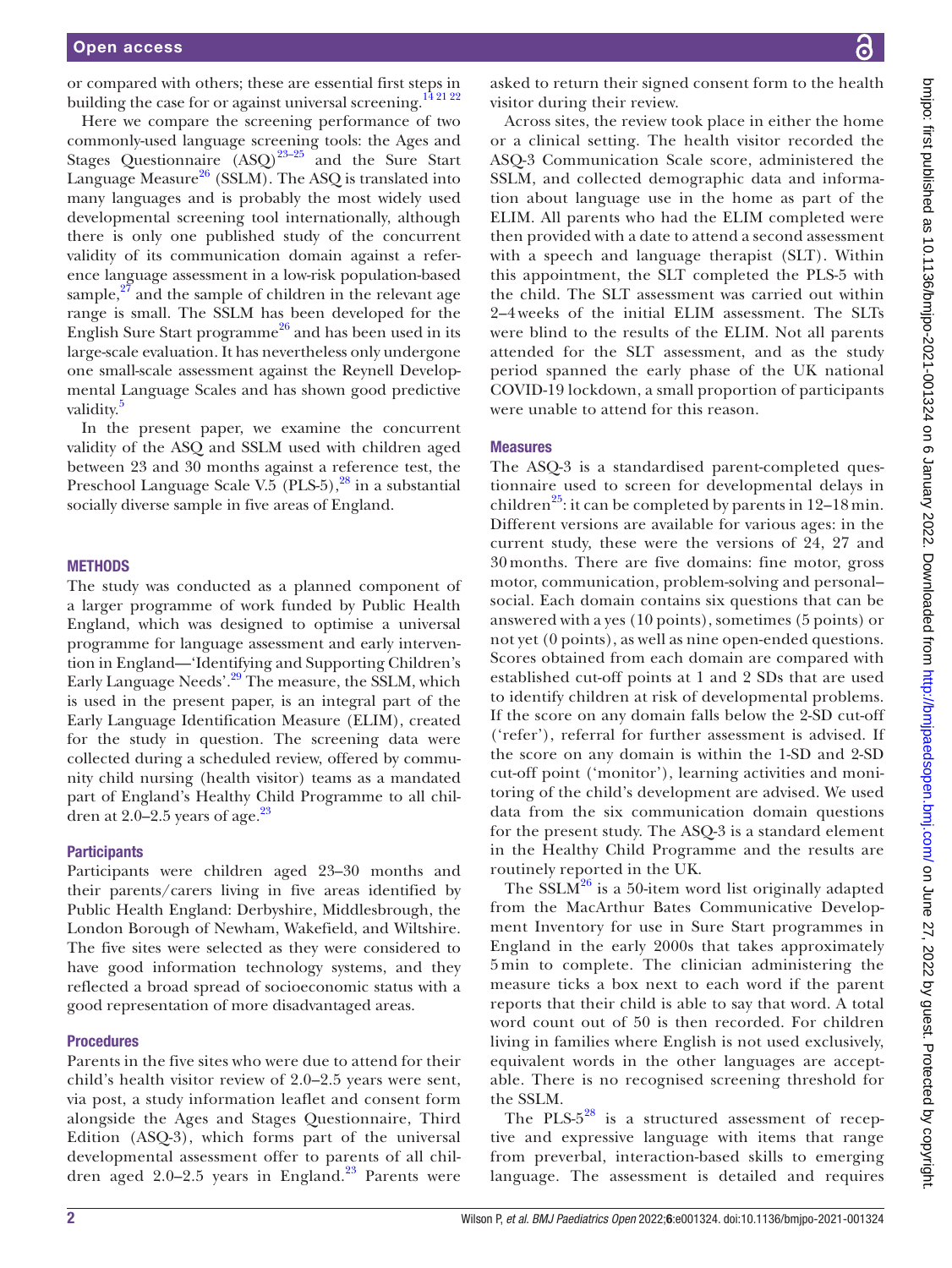practitioners to observe the child; assessment can take half an hour or more to complete. As part of the application of this measure, the person carrying it out has to have the requisite professional accreditation. In most cases, this measure would be carried out by an SLT who is who fully trained to administer and interpret standardised language assessments. The cut-off for low language ability was set at below or equal to the 10th centile following recent literature reporting a population prevalence of language disorder of  $9.92\%$ .

#### Analysis

Characteristics of children with full data and those without the Preschool Language Scale (PLS) assessment were compared using independent t-tests, analysis of variance, Mann-Whitney or  $\chi^2$  tests.

The optimal cut-off scores for the SSLM and ASQ-3 Communication Scale questions were determined from a receiver operating characteristic (ROC) curve in relation to the pre-selected PLS-5 threshold. The ROC curve illustrates the trade-off between sensitivity and specificity for each screening score. Areas under the ROC curve were used as an assessment of screening performance. Optimal cut-off scores from the ROC curves (best trade-off between sensitivity and specificity, derived using Youden's  $Index<sup>31</sup>$  and the published above-threshold/monitor/refer classifications for the ASQ-3 Communication Scale score were used to obtain screening performance in terms of sensitivity, specificity, and positive and negative predictive values.

Data analysis was conducted using SPSS V.24.

#### Role of the funding source

The project was funded as 'PHE - Corporate - Assessment Tool and Resources to Support Action by Health Visitors and Early Years Practitioners to Identify and Support Children with Early Speech, Language and Communication Needs ECM\_6378'. The study sponsor (Public Health England) approved the study design but played no part in the collection, analysis and interpretation of data, in the writing of this article or in the decision to submit the paper for publication.

#### Patient and public involvement

Although there was substantial public engagement with the overall ELIM programme, members of the public were not involved in the design, analysis or interpretation of the research presented here.

## RESULTS

#### Participant flow

Across the five sites, parents/carers of 894 children consented to participate in the study. [Figure](#page-3-0) 1 describes the flow of participants and data. Paired ASQ-3 and SSLM data were available for 811 (91%) of the children for whom consent was obtained. A full matched dataset

was obtained for 357 of these children who attended for the PLS-5 assessment.

Characteristics of the children taking part in the initial assessment, the 454 with ASQ-3 and SSLM screening data but with no PLS data and of the 357 with a full dataset including PLS-5 Language classification, SSLM score and ASQ-3 Communication Scale category are presented in [table](#page-4-0) 1. Children attending for the PLS assessment were broadly similar to those who did not attend, with almost identical mean SSLM and ASQ language scale scores, but those who had the PLS were slightly older and were more likely to be from exclusively English-speaking families, and their mean area deprivation scores were lower.

In most cases, the reasons for non-attendance for the SLT assessment are not known, although 39 participants were unable to attend in March 2020 due to COVID-19.

Seventy-seven per cent (290/376) of the children in this sample had PLS scores above the 10th centile threshold while 23% (86) had scores below the threshold.

The age-appropriate versions of the ASQ-3 allow automatic correction for age within the sample, but the SSLM score is not age corrected. [Online supplemental](https://dx.doi.org/10.1136/bmjpo-2021-001324) [file 1](https://dx.doi.org/10.1136/bmjpo-2021-001324) presents the scores for the whole sample of 865 children with SSLM data; children gained on average four new words per month within the age range 23–30 months, but correction for age does not significantly change the screening performance of the instrument.

The screening performance of the SSLM and ASQ-3 communication scales in relation to the PLS-5 cut-off is illustrated in [figure](#page-4-1) 2.

[Table](#page-5-0) 2 gives the performance of the ASQ-3 and SSLM language screening tools using both the optimal cut-off points derived from the ROC curves and, for the ASQ-3, the predefined cut-off points between the 'above-threshold' (normal), monitor and refer categories.

[Online supplemental file 2](https://dx.doi.org/10.1136/bmjpo-2021-001324) presents ROC curves for children of families speaking only English at home and for children of families speaking languages other than English (including bilingual families). Screening performance for both ASQ-3 and SSLM is poorer among families not using English exclusively at home (area under the curve (AUC) 0.740 and 0.764, respectively) than among families speaking English exclusively (AUC 0.895 and 0.912, respectively).

## **DISCUSSION**

#### Main findings

Using the lower predefined threshold for the ASQ communication (ASQ-3) domain, encompassing both the monitor and refer classifications, we missed the 35% of children with low language ability. The higher ASQ-3 refer threshold misses over half of such children. There appears to be little scope for improving the ASQ-3 screening performance through changing the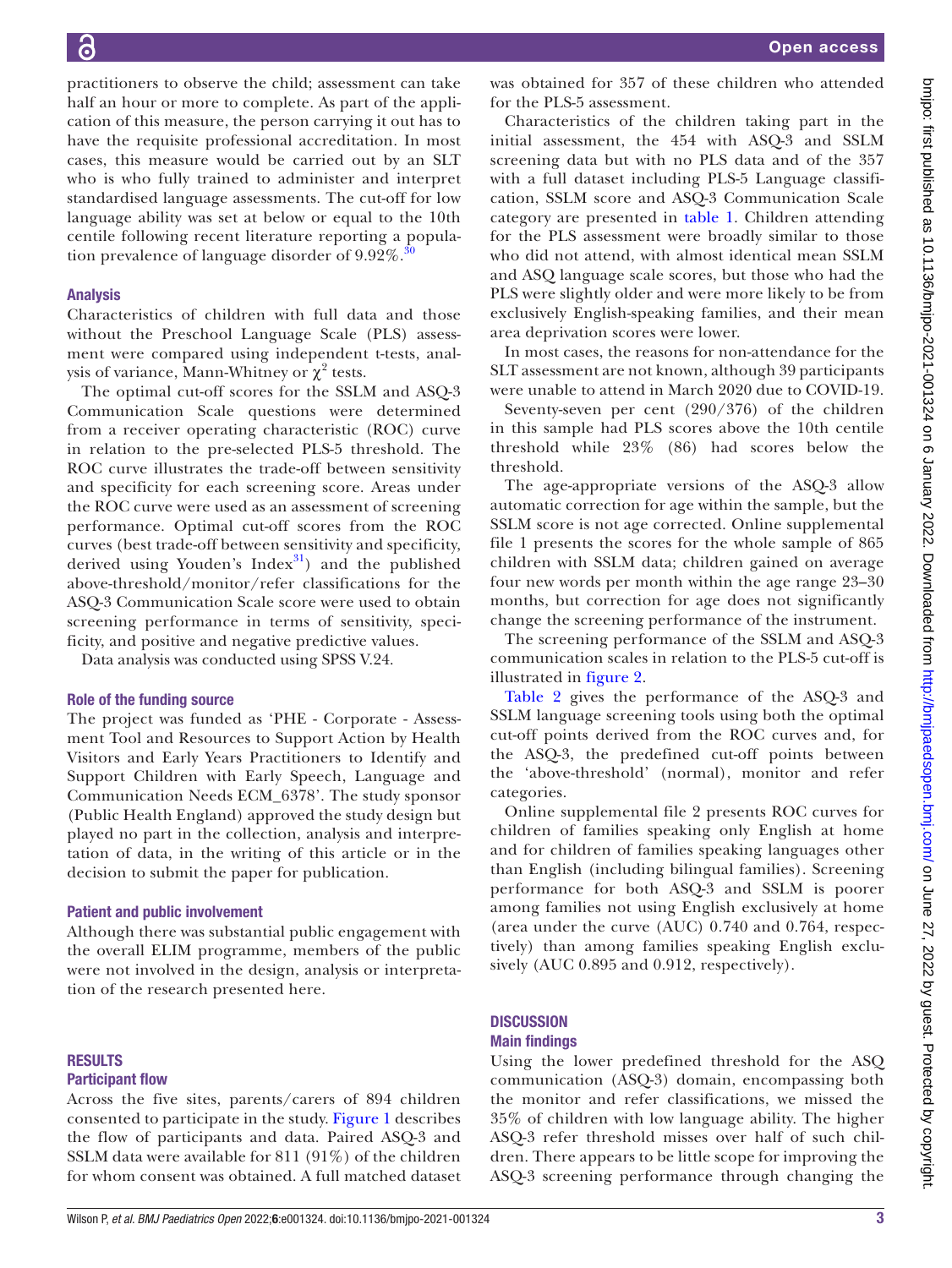

<span id="page-3-0"></span>Figure 1 Participant flow through the study. Figure created by coauthor JC. \*ASQ communication subscale, SSLM 50-word list (Q9 of ELIM) and PLS V.5 total Language standard score. ASQ, Ages and Stages Questionnaire; ELIM, Early Language Identification Measure; PLS, Preschool Language Scale; SSLM, Sure Start Language Measure.

threshold score category. The SSLM performs substantially better as a screening instrument, missing 17% of children with significant language pathology but with slightly poorer specificity than the ASQ-3 at this level of sensitivity. The SSLM threshold of 17.5/50 words appears to operate effectively across the age range of 23–30 months. The performance of both the ASQ-3 and SSLM is poorer among children living in families in which English is not the only language spoken at home than it is among children living in families in which English is spoken exclusively.

## **Strengths**

The findings are based in a real-world evaluation of an enhanced approach to a universal developmental review focused on language. The proportion (23%) of children attending for the PLS language assessment whose language attainment fell below the published population tenth centile is higher than anticipated but may reflect the characteristics of the five sites which were relatively socially disadvantaged.<sup>[2](#page-6-1)</sup> This proportion is nevertheless very similar to other studies of 2-year-old children's language in community-ascertained samples.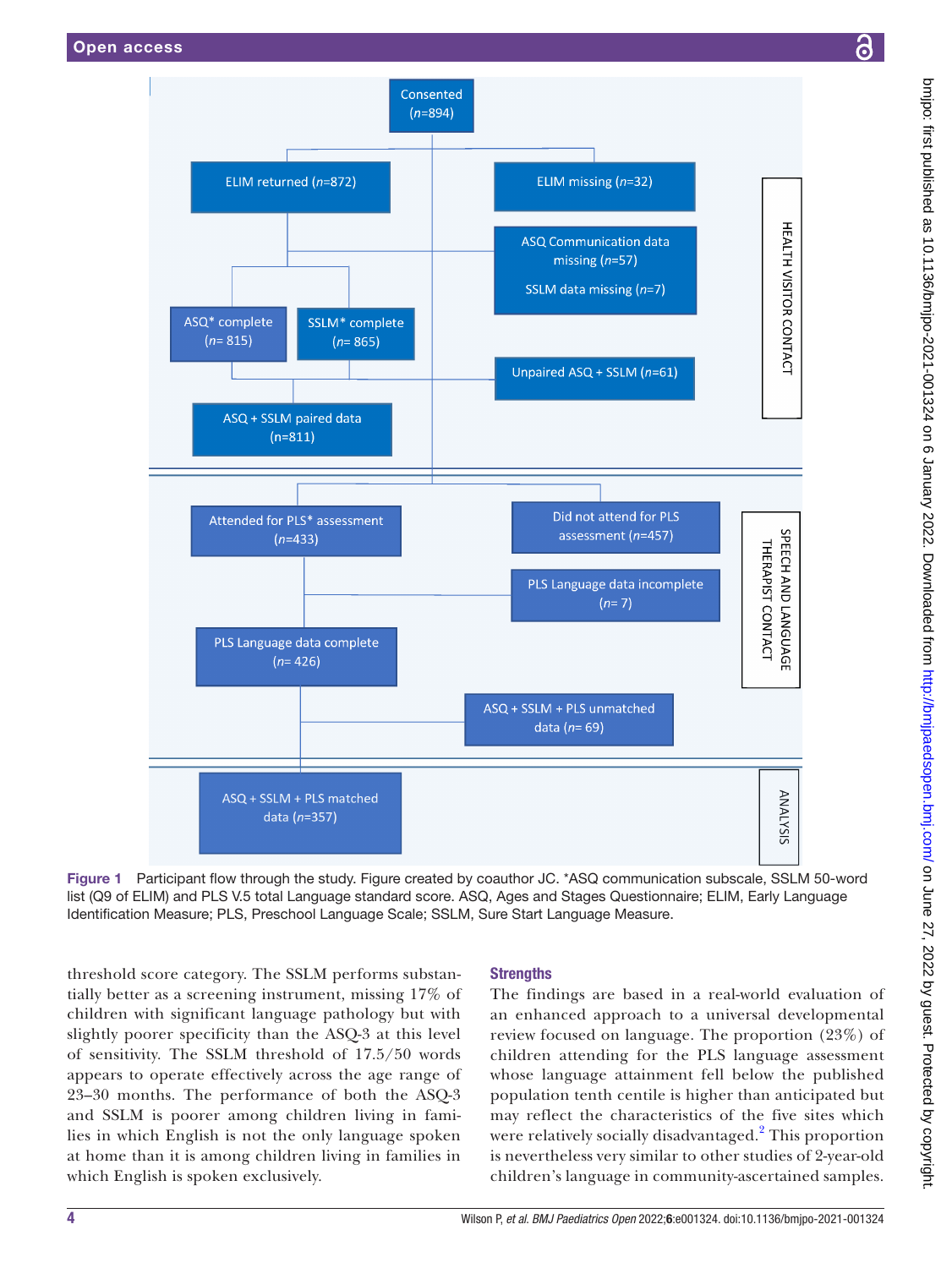Open access

<span id="page-4-0"></span>Table 1 Characteristics of children attending for initial health visiting team assessment for whom age-appropriate ASQ-3 and SSLM data are available, and for those who had subsequent assessment by a speech and language therapist

|                                                       | All participating<br>children<br>N(% | Children with<br>no PLS<br>N(% | Children<br>with full data<br>available<br>for the main<br>analysis<br>N(% |
|-------------------------------------------------------|--------------------------------------|--------------------------------|----------------------------------------------------------------------------|
| Female                                                | 377 (47)                             | 213 (47)                       | 164 (46)                                                                   |
| Male                                                  | 419 (52)                             | 230 (51)                       | 189 (53)                                                                   |
| Gender not<br>known                                   | 15(2)                                | 11(2.4)                        | 4(1)                                                                       |
| First-born                                            | 345 (42)                             | 197 (43)                       | 148 (42)                                                                   |
| Age (months),<br>mean (SD)***                         | 25.5(1.7)                            | 25.2(1.8)                      | 25.8(1.5)                                                                  |
| English only<br>spoken at<br>home***                  | 495 (61)                             | 247 (54)                       | 248 (70)                                                                   |
| Another<br>language only<br>spoken at home            | 119 (15)                             | 85 (19)                        | 34(9)                                                                      |
| English plus<br>another<br>language<br>spoken at home | 83 (10)                              | 51(11)                         | 32(9)                                                                      |
| Language<br>spoken at home<br>not known               | 114(14)                              | 71 (16)                        | 43 (12)                                                                    |
| IDACI decile, †<br>mean (SD)***                       | 4.8(2.5)                             | 4.4(2.4)                       | 5.2(2.6)                                                                   |
| <b>SSLM</b> word<br>count, median<br>(IQR)            | 27 (26)                              | 26 (22)                        | 29 (29)                                                                    |
| ASQ-3 score,<br>mean (SD)                             | 48.3 (16.4)                          | 48.7 (15.9)                    | 47.8 (16.9)                                                                |
| Respondent-<br>mother                                 | 763 (94)                             | 426 (94)                       | 337 (94)                                                                   |
| Total                                                 | 811                                  | 454                            | 357                                                                        |
|                                                       |                                      |                                |                                                                            |

Characteristics of children with full data and those without the PLS assessment were compared using independent t-tests, analysis of variance, Mann-Whitney or  $\chi^2$  tests.

\*P<0.05, \*\*P<0.01, \*\*\*P<0.001.

†IDACI taken from the family home postcode. The lower the IDACI decile, the more disadvantaged the post code.

ASQ-3, Ages and Stages Questionnaire, Third Edition; IDACI, Income Deprivation Affecting Children Index; PLS, Preschool Language Scale; SSLM, Sure Start Language Measure.

For example, the Early Language in Victoria Study<sup>[32](#page-7-8)</sup> found 19.7% of children at 2 years of age fell below the 10th centile cut-point using the Communication Development Inventories, $33$  suggesting samples in these studies may be more representative of the population than those used to norm the tests. The sample size was sufficient to draw sound conclusions, although only



<span id="page-4-1"></span>Figure 2 ROC curves illustrating screening performance of the ASQ-3 communication score and the age-adjusted SSLM word list against the Preschool Language Scale V.5 reference test. Figure created by coauthor RR. ASQ, Ages and Stages Questionnaire; ASQ-3, Ages and Stages Questionnaire, Third Edition; ROC, receiver operating characteristic; SSLM, Sure Start Language Measure.

around half the children undertook the optional goldstandard language assessment. Overall, the differences between those children attending the initial assessment only and those attending for both assessments were relatively minor: both the original sample and the sample with full data available have socioeconomic profiles very similar to the English population. Our dataset incorporating both assessments is therefore likely to be broadly generalisable to the population of children attending the universal review of 2.0–2.5 years in England.

### **Weaknesses**

Although uptake of the developmental review of 24–30 months in England is around 78%, no data were made available to the research team about the families failing to attend this review. It is likely that families with significant psychosocial difficulties would be over-represented among these non-attenders, <sup>[34](#page-7-10)</sup> and this might have introduced some bias. Furthermore, as outlined previously, there was substantial attrition between the initial health visitor review and the research assessment carried out by the SLT. This level of attrition was probably unavoidable, given that the second research assessment was not part of routine care and involved an extra attendance by families. Finally, [figure](#page-3-0) 1 illustrates that around  $10\%$ of the initial health visitor team reviews were associated with incomplete or inaccurate data recording this is likely to reflect the pragmatic difficulties of evaluating development of a universal child health service innovation across five geographical areas with differing organisational configurations.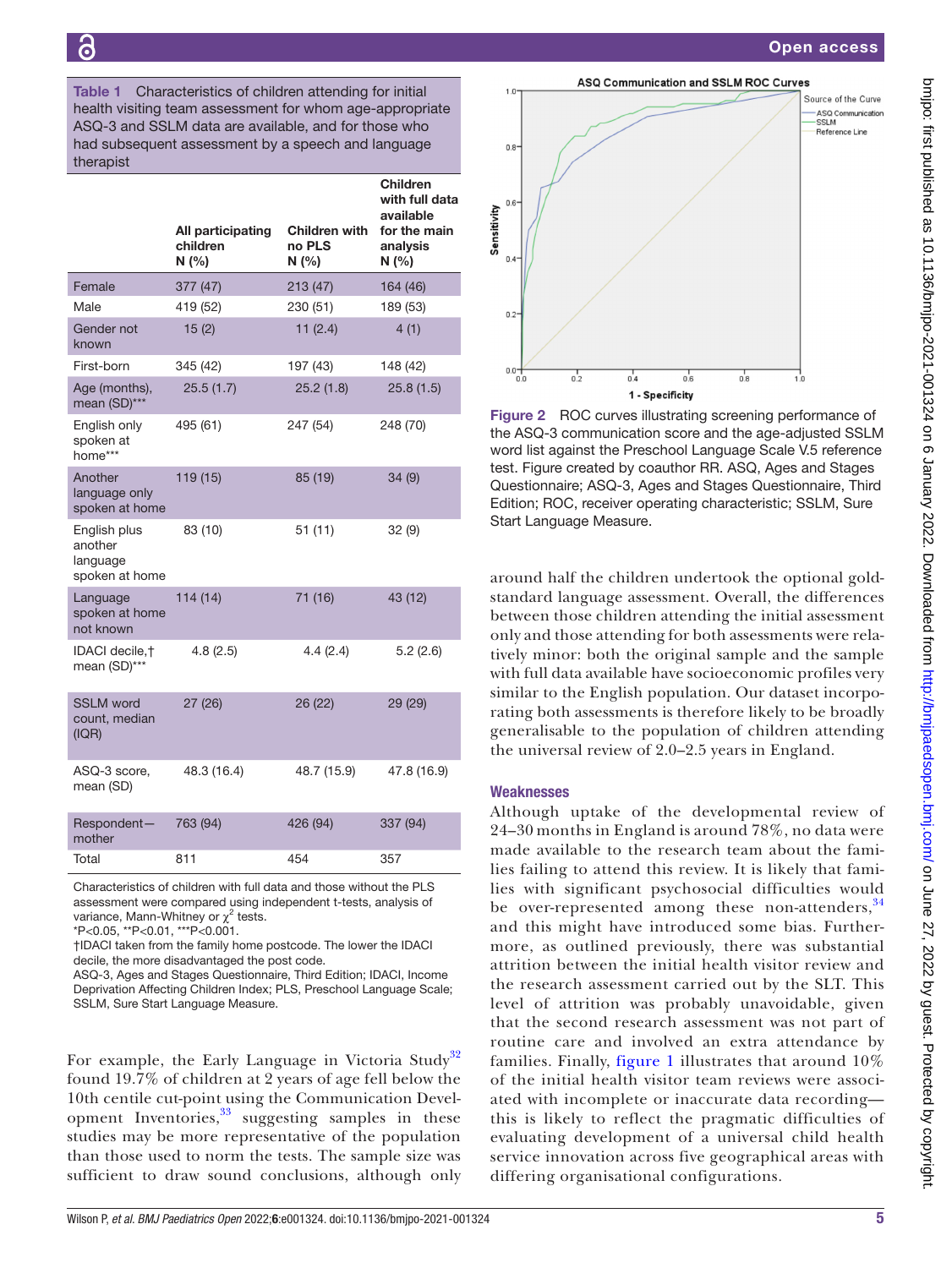<span id="page-5-0"></span>

|                                                                                 | <b>Overall</b> |               | <b>English-only group</b> |                | Not English-only group |               |
|---------------------------------------------------------------------------------|----------------|---------------|---------------------------|----------------|------------------------|---------------|
|                                                                                 | Value          | 95% CI        | Value                     | 95% CI         | Value                  | 95% CI        |
| ASQ-3 communication<br>score (optimal cut points)                               | $≤37.5*$       |               | ≤47.5 <sup>*</sup>        |                | ≤ $57.5*$              |               |
| Sensitivity                                                                     | 0.55           | 0.44 to 0.66  | 0.85                      | 0.7 to 0.94    | 0.88                   | 0.72 to 0.97  |
| Specificity                                                                     | 0.95           | 0.91 to 0.97  | 0.84                      | 0.78 to 0.88   | 0.55                   | 0.36 to 0.72  |
| Positive likelihood ratio                                                       | 9.97           | 5.87 to 16.92 | 5.20                      | 3.72 to 7.26   | 1.93                   | 1.3 to 2.87   |
| Negative likelihood ratio                                                       | 0.48           | 0.38 to 0.61  | 0.18                      | 0.09 to 0.38   | 0.22                   | 0.08 to 0.59  |
| Positive predictive value                                                       | 0.53           | 0.39 to 0.65  | 0.37                      | 0.29 to 0.45   | 0.18                   | 0.13 to 0.24  |
| Negative predictive value                                                       | 0.95           | 0.94 to 0.96  | 0.98                      | 0.96 to 0.99   | 0.98                   | 0.94 to 0.99  |
| Accuracy                                                                        | 0.91           | 0.87 to 0.93  | 0.84                      | 0.79 to 0.88   | 0.58                   | 0.45 to 0.70  |
| <b>AUC</b>                                                                      | 0.86           | 0.81 to 0.91  | 0.90                      | 0.83 to 0.96   | 0.74                   | 0.62 to 0.86  |
| ASQ-3 communication category using standard cut point: above threshold†/monitor |                |               |                           |                |                        |               |
| Sensitivity                                                                     | 0.65           | 0.54 to 0.76  | 0.75                      | 0.59 to 0.87   | 0.42                   | 0.26 to 0.61  |
| Specificity                                                                     | 0.93           | 0.89 to 0.96  | 0.94                      | 0.9 to 0.97    | 0.88                   | 0.72 to 0.97  |
| Positive likelihood ratio                                                       | 9.41           | 5.93 to 14.91 | 13.00                     | 7.3 to 23.16   | 3.50                   | 1.29 to 9.52  |
| Negative likelihood ratio                                                       | 0.37           | 0.28 to 0.5   | 0.27                      | 0.15 to 0.45   | 0.66                   | 0.48 to 0.9   |
| Positive predictive value                                                       | 0.51           | 0.4 to 0.62   | 0.59                      | 0.45 to 0.72   | 0.28                   | 0.12 to 0.51  |
| Negative predictive value                                                       | 0.96           | 0.95 to 0.97  | 0.97                      | 0.95 to 0.98   | 0.93                   | 0.91 to 0.95  |
| Accuracy                                                                        | 0.90           | 0.87 to 0.93  | 0.92                      | 0.88 to 0.95   | 0.83                   | 0.72 to 0.91  |
| ASQ-3 communication category using standard cut point: monitor/refer            |                |               |                           |                |                        |               |
| Sensitivity                                                                     | 0.48           | 0.37 to 0.59  | 0.48                      | 0.32 to 0.64   | 0.30                   | 0.16 to 0.49  |
| Specificity                                                                     | 0.98           | 0.95 to 0.99  | 0.99                      | 0.97 to 1      | 0.94                   | 0.80 to 0.99  |
| Positive likelihood ratio                                                       | 21.67          | 9.52 to 49.32 | 49.40                     | 11.97 to 203.8 | 5.00                   | 1.19 to 21.09 |
| Negative likelihood ratio                                                       | 0.54           | 0.44 to 0.66  | 0.53                      | 0.39 to 0.71   | 0.74                   | 0.58 to 0.94  |
| Positive predictive value                                                       | 0.71           | 0.51 to 0.85  | 0.85                      | 0.57 to 0.96   | 0.36                   | 0.12 to 0.70  |
| Negative predictive value                                                       | 0.94           | 0.93 to 0.95  | 0.94                      | 0.93 to 0.96   | 0.92                   | 0.91 to 0.94  |
| Accuracy                                                                        | 0.93           | 0.90 to 0.95  | 0.94                      | 0.9 to 0.97    | 0.88                   | 0.77 to 0.94  |
| <b>SSLM</b>                                                                     | $≤19.5*$       |               | $≤16.5*$                  |                | $≤20.0*$               |               |
| Sensitivity                                                                     | 0.83           | 0.74 to 0.91  | 0.80                      | 0.64 to 0.91   | 0.79                   | 0.61 to 0.91  |
| Specificity                                                                     | 0.81           | 0.76 to 0.85  | 0.87                      | 0.82 to 0.91   | 0.85                   | 0.68 to 0.95  |
| Positive likelihood ratio                                                       | 4.38           | 3.36 to 5.69  | 6.16                      | 4.2 to 9.05    | 5.20                   | 2.28 to 11.88 |
| Negative likelihood ratio                                                       | 0.21           | 0.13 to 0.33  | 0.23                      | 0.12 to 0.43   | 0.25                   | 0.13 to 0.49  |
| Positive predictive value                                                       | 0.33           | 0.27 to 0.39  | 0.41                      | 0.32 to 0.50   | 0.37                   | 0.20 to 0.57  |
| Negative predictive value                                                       | 0.98           | 0.96 to 0.99  | 0.98                      | 0.96 to 0.99   | 0.97                   | 0.95 to 0.99  |
|                                                                                 |                |               |                           |                |                        |               |
| Accuracy                                                                        | 0.81           | 0.77 to 0.85  | 0.86                      | 0.81 to 0.90   | 0.84                   | 0.73 to 0.92  |

Cut-point Youden's Index\*

\*Youden's Index represents the optimal trade-off between sensitivity and specificity.<sup>31</sup>

†Above threshold represents normal language function.

ASQ-3, Ages and Stages Questionnaire, Third Edition; AUC, area under the curve; SSLM, Sure Start Language Measure.

Relatively few children in the study (18%) were living in households where English was not spoken exclusively. The limited evidence we were able to gather suggests that both the ASQ-3 and SSLM performed more poorly in these groups. Further work is required with bilingual and non-English-speaking families, and in the meantime, we would recommend extreme

caution in the interpretation of language screening results from these children.

## Findings in context of the literature

Comparisons of developmental screening measures against a consistent reference test is rarely performed in low-risk populations<sup>[20 23 27](#page-6-13)</sup> but is useful in selection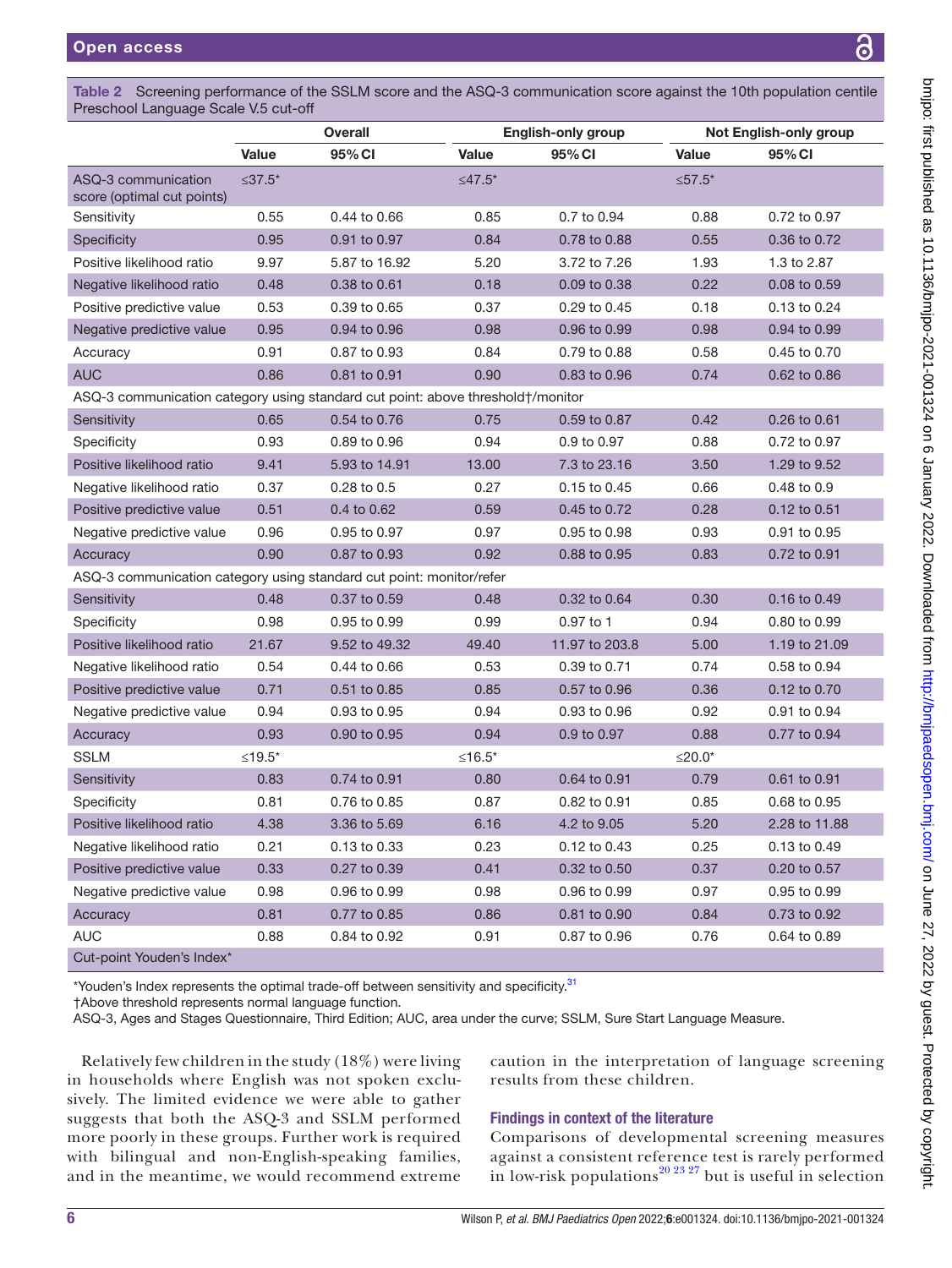of effective instruments. Screening for poor language ability, although potentially valuable and very widely practised internationally,[18](#page-6-10) does not yet meet accepted criteria for screening programmes, $13$  and further work is required to demonstrate the effectiveness and costeffectiveness of early interventions for screen-positive children. Our data suggest that the SSLM yields relatively robust results, and this could potentially be used for selecting participants for intervention in a trial of a comprehensive screening programme in the future.

#### **CONCLUSION**

The SSLM appears to perform well as a language screening instrument for children aged 23–30 months, but further developmental work may be required to optimise its performance, particularly among families in which English is not used exclusively in the home.

Acknowledgements The authors would like to acknowledge other members of the "Early Identification" team: Professor Sue Roulstone and Caitlin Holme from the Bristol Speech and Language Therapy Research Unit, Rose Watson from Newcastle University, and Sheena Carr and Renvia Mason from Public Health England for their support throughout the project. Finally, we would like to thank the children and their families who attended the clinics and the health visitors and speech and language therapists who were involved in collecting data for the project.

Contributors PW drafted the manuscript. RR, JC and PW analysed the data. All authors contributed to the design of the study, edited the manuscript and approved the final submission. PW acts as guarantor for the paper.

Funding This work was funded by the Department of Education and managed by Public Health England and entitled Assessment Tool and Resources to Support Action by Health Visitors and Early Years Practitioners to Identify and Support Children with Early Speech, Language and Communication Needs ECM\_6378.

Competing interests The Sure Start Language Measure was originally developed for the Sure Start Programme in England by the late project chief investigator Professor James Law.

Patient consent for publication Not applicable.

Ethics approval This study involves human participants and obtained a favourable ethical opinion and approval from West Midlands/Black Country Research Ethics Committee (reference 19/WM/0114) in May 2019. Participants gave informed consent to participate in the study before taking part.

Provenance and peer review Not commissioned; externally peer reviewed.

Data availability statement Data are available in a public, open access repository. The data from this project, together with other data from the study, will be available in the Newcastle University data repository. The protocol (initial accepted response to tender), the final report, the deidentified participant data and a data dictionary will be made available with publication from Newcastle University - My data (ncl.ac.uk). The reports are available currently. The data will be available by March 2022. Data access will be subject to a data access agreement but beyond that will be fully accessible. Those wishing to access the data will be given support from the investigator team if required.

Supplemental material This content has been supplied by the author(s). It has not been vetted by BMJ Publishing Group Limited (BMJ) and may not have been peer-reviewed. Any opinions or recommendations discussed are solely those of the author(s) and are not endorsed by BMJ. BMJ disclaims all liability and responsibility arising from any reliance placed on the content. Where the content includes any translated material, BMJ does not warrant the accuracy and reliability of the translations (including but not limited to local regulations, clinical guidelines, terminology, drug names and drug dosages), and is not responsible for any error and/or omissions arising from translation and adaptation or otherwise.

Open access This is an open access article distributed in accordance with the Creative Commons Attribution Non Commercial (CC BY-NC 4.0) license, which permits others to distribute, remix, adapt, build upon this work non-commercially, and license their derivative works on different terms, provided the original work is properly cited, appropriate credit is given, any changes made indicated, and the use is non-commercial. See: <http://creativecommons.org/licenses/by-nc/4.0/>.

#### ORCID iD

Philip Wilson<http://orcid.org/0000-0002-4123-8248>

#### REFERENCES

- <span id="page-6-0"></span>1 Pinker S. Colloquium paper: the cognitive niche: coevolution of intelligence, sociality, and language. *[Proc Natl Acad Sci U S A](http://dx.doi.org/10.1073/pnas.0914630107)* 2010;107 Suppl 2:8993–9.
- <span id="page-6-1"></span>2 Hart B. *Meaningful differences in the everyday experience of young American children*. Baltimore: Paul H. Brookes Publishing, 1995.
- <span id="page-6-2"></span>3 Law J, Rush R, Schoon I, *et al*. Modeling developmental language difficulties from school entry into adulthood: literacy, mental health, and employment outcomes. *[J Speech Lang Hear Res](http://dx.doi.org/10.1044/1092-4388(2009/08-0142)* 2009;52:1401–16.
- 4 Miniscalco C, Nygren G, Hagberg B, *et al*. Neuropsychiatric and neurodevelopmental outcome of children at age 6 and 7 years who screened positive for language problems at 30 months. *[Dev Med](http://dx.doi.org/10.1017/S0012162206000788)  [Child Neurol](http://dx.doi.org/10.1017/S0012162206000788)* 2006;48:361–6.
- <span id="page-6-12"></span>5 Sim F, Haig C, O'Dowd J, *et al*. Development of a triage tool for neurodevelopmental risk in children aged 30 months. *[Res Dev](http://dx.doi.org/10.1016/j.ridd.2015.07.017)  [Disabil](http://dx.doi.org/10.1016/j.ridd.2015.07.017)* 2015;45-46:69–82.
- <span id="page-6-3"></span>6 Duncan GJ, Dowsett CJ, Claessens A, *et al*. School readiness and later achievement. *[Dev Psychol](http://dx.doi.org/10.1037/0012-1649.43.6.1428)* 2007;43:1428–46.
- <span id="page-6-4"></span>7 Ripley K, Yuill N. Patterns of language impairment and behaviour in boys excluded from school. *[Br J Educ Psychol](http://dx.doi.org/10.1348/000709905X27696)* 2005;75:37–50.
- 8 Schoon I, Parsons S, Rush R, *et al*. Childhood language skills and adult literacy: a 29-year follow-up study. *[Pediatrics](http://dx.doi.org/10.1542/peds.2008-2111)* 2010;125:e459–66.
- <span id="page-6-5"></span>9 Snow PC, MB: P. Youth (In)justice: Oral language competence in early life and risk for engagement in antisocial behaviour in adolescence. *Trends Issues Crime Crim Justice* 2011;435.
- <span id="page-6-6"></span>10 Armstrong R, Scott JG, Whitehouse AJO, *et al*. Late talkers and later language outcomes: predicting the different language trajectories. *[Int J Speech Lang Pathol](http://dx.doi.org/10.1080/17549507.2017.1296191)* 2017;19:237–50.
- 11 McKean C, Mensah FK, Eadie P, *et al*. Levers for language growth: characteristics and predictors of language trajectories between 4 and 7 years. *[PLoS One](http://dx.doi.org/10.1371/journal.pone.0134251)* 2015;10:e0134251.
- 12 McKean C, Reilly S, Bavin EL, *et al*. Language outcomes at 7 years: early predictors and co-occurring difficulties. *[Pediatrics](http://dx.doi.org/10.1542/peds.2016-1684)* 2017;139:e20161684.
- <span id="page-6-7"></span>13 Wilson JMG, Jungner G. *Principles and practice of screening for disease*. 34. Geneva: Public health papers, 1968.
- <span id="page-6-11"></span>14 Law J, Boyle J, Harris F, *et al*. Screening for speech and language delay: a systematic review of the literature. *[Health Technol Assess](http://dx.doi.org/10.3310/hta2090)* 1998;2:1–184.
- <span id="page-6-8"></span>15 Law J, Garrett Z, Nye C, *et al*. Speech and language therapy interventions for children with primary speech and language delay or disorder. *[Cochrane Database Syst Rev](http://dx.doi.org/10.1002/14651858.CD004110)* 2003;2015:CD004110.
- <span id="page-6-9"></span>16 Law J, Dockrell JE, Castelnuovo E, *et al*. Early years centres for pre-school children with primary language difficulties: what do they cost, and are they cost-effective? *[Int J Lang Commun Disord](http://dx.doi.org/10.1080/13682820500126643)* 2006;41:67–81.
- 17 Law J, Zeng B, Lindsay G, *et al*. Cost-effectiveness of interventions for children with speech, language and communication needs (SLCN): a review using the Drummond and Jefferson (1996) 'Referee's Checklist'. *[Int J Lang Commun Disord](http://dx.doi.org/10.1111/j.1460-6984.2011.00084.x)* 2012;47:1–10.
- <span id="page-6-10"></span>18 Wilson P, Wood R, Lykke K, *et al*. International variation in programmes for assessment of children's neurodevelopment in the community: understanding disparate approaches to evaluation of motor, social, emotional, behavioural and cognitive function. *[Scand](http://dx.doi.org/10.1177/1403494818772211)  [J Public Health](http://dx.doi.org/10.1177/1403494818772211)* 2018;46:805–16.
- 19 van Agt HME, van der Stege HA, de Ridder-Sluiter H, *et al*. A cluster-randomized trial of screening for language delay in toddlers: effects on school performance and language development at age 8. *[Pediatrics](http://dx.doi.org/10.1542/peds.2006-3145)* 2007;120:1317–25.
- <span id="page-6-13"></span>20 Berkman ND, Wallace I, Watson L. *Screening for Speech and Language Delays and Disorders in Children Age 5 Years or Younger: A Systematic Review for the U.S. Preventive Services Task Force [Internet].Evidence Syntheses, No. 120.) 2, Methods*. Rockville (MD): Agency for Healthcare Research and Quality (US), 2015. [https://](https://www.ncbi.nlm.nih.gov/books/NBK305677/) [www.ncbi.nlm.nih.gov/books/NBK305677/](https://www.ncbi.nlm.nih.gov/books/NBK305677/)
- 21 Wallace IF, Berkman ND, Watson LR, *et al*. Screening for speech and language delay in children 5 years old and younger: a systematic review. *[Pediatrics](http://dx.doi.org/10.1542/peds.2014-3889)* 2015;136:e448–62.
- Siu AL, US Preventive Services Task Force. Screening for speech and language delay and disorders in children aged 5 years or